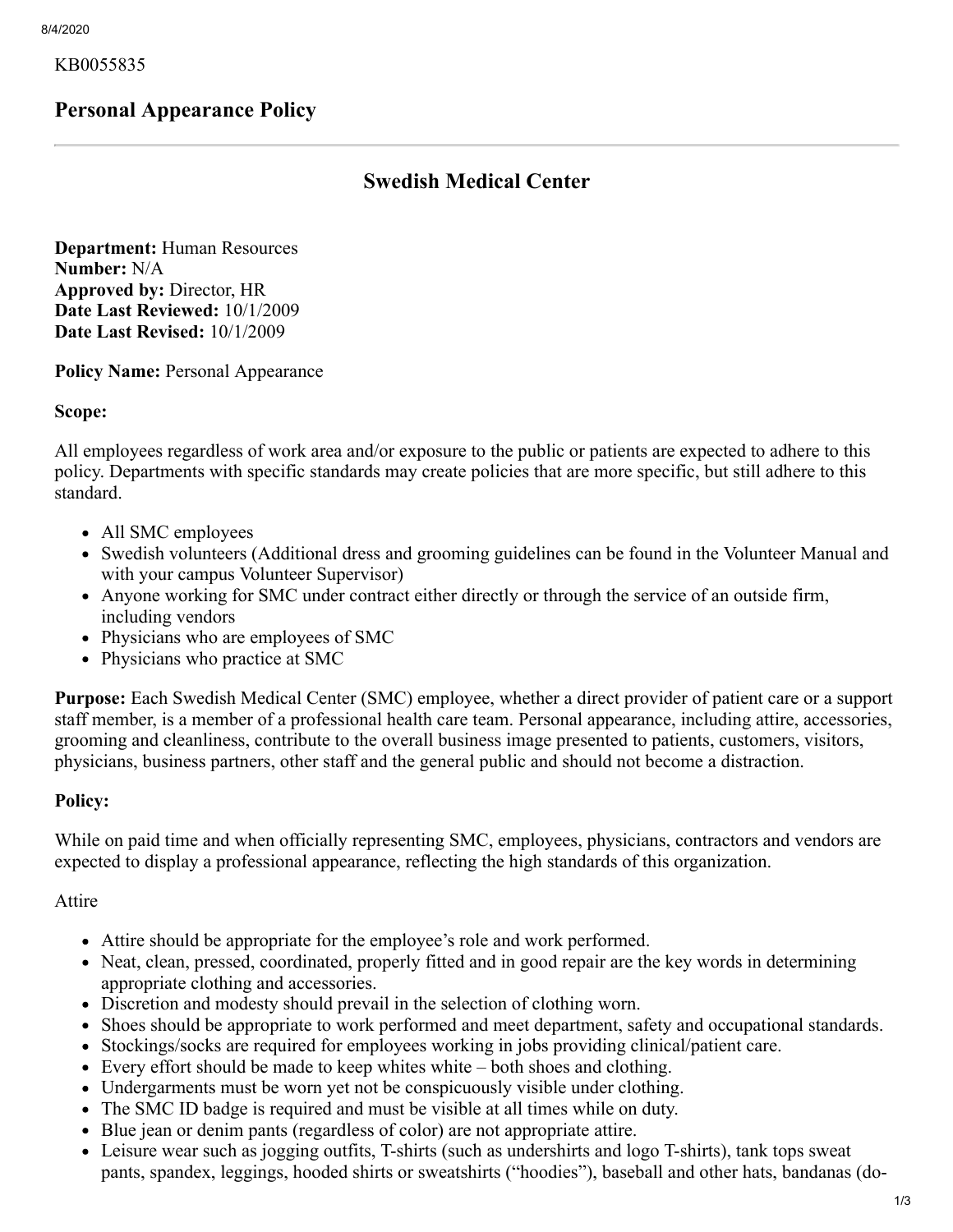rags) and items with large brand names across the front or back are not considered appropriate attire for the workplace.

**Definitions:** *Chemical sensitivity:* An allergic condition attributed to extreme responsiveness to various environmental chemicals.

## **Employee Responsibilities:**

Employees are responsible for ensuring their personal presentation complies with SMC, departmental, and pertinent safety and occupational health standards. If an employee has a question or concern about meeting this standard, it is his/her responsibility to consult with his/her supervisor or manager.

## **Supervisor/Manager/Director Responsibilities:**

Supervisors/managers are responsible for communicating the personal appearance standard to employees and outside contractors in their department and for ensuring that the personal appearance of their employees and outside contractors consistently complies with SMC and pertinent safety and occupational health standards.

This policy provides general guidance; if in the judgement of the supervisor/manager, an employee does not meet those standards the supervisor/manager is accountable to clarify standards with the employee and follow the progressive corrective action process. The supervisor/manager has the discretion to send the employee home without pay to change clothes, shower or to take other measures required to come into compliance with expectations and return to work immediately, or to return to work for the next scheduled shift. An outside contractor in violation of the personal appearance standard may also be sent home as outlined above.

When necessary, a manager may develop a separate written standard requiring uniforms or specific attire because of the particular services provided. Any standard other than the organizational policy must be reviewed/determined appropriate and approved by the Director, Strategic HR Partners and the respective Vice President in advance of implementation. The departmental standard must be consistent with the intent of the overall organizational policy and must not be discriminatory based on race, color, creed, religion, sex, age, national origin, citizenship, language, veteran or marital status, sexual orientation, gender expression/identity, or the presence of any disability, or perceived disability, and all other bases prohibited by local, state, or federal law.

## **Human Resources Responsibilities:**

The Strategic Human Resources Partners Department is available to interpret the policy, assist employees, supervisors and managers with questions, and to review departmental policies to ensure their requirements fall under the overall corporate policy.

## **Expert Consultants:**

- Strategic HR Partner (SHRP)
- Director Epidemiology & Emp Health

## **Regulatory Requirement:**

- WAC 296-823-15020.
- RCW 49.17

## **References:**

- Fitness for Duty HR Policy
- Progressive Corrective Action HR Policy
- Photo Identification Policy